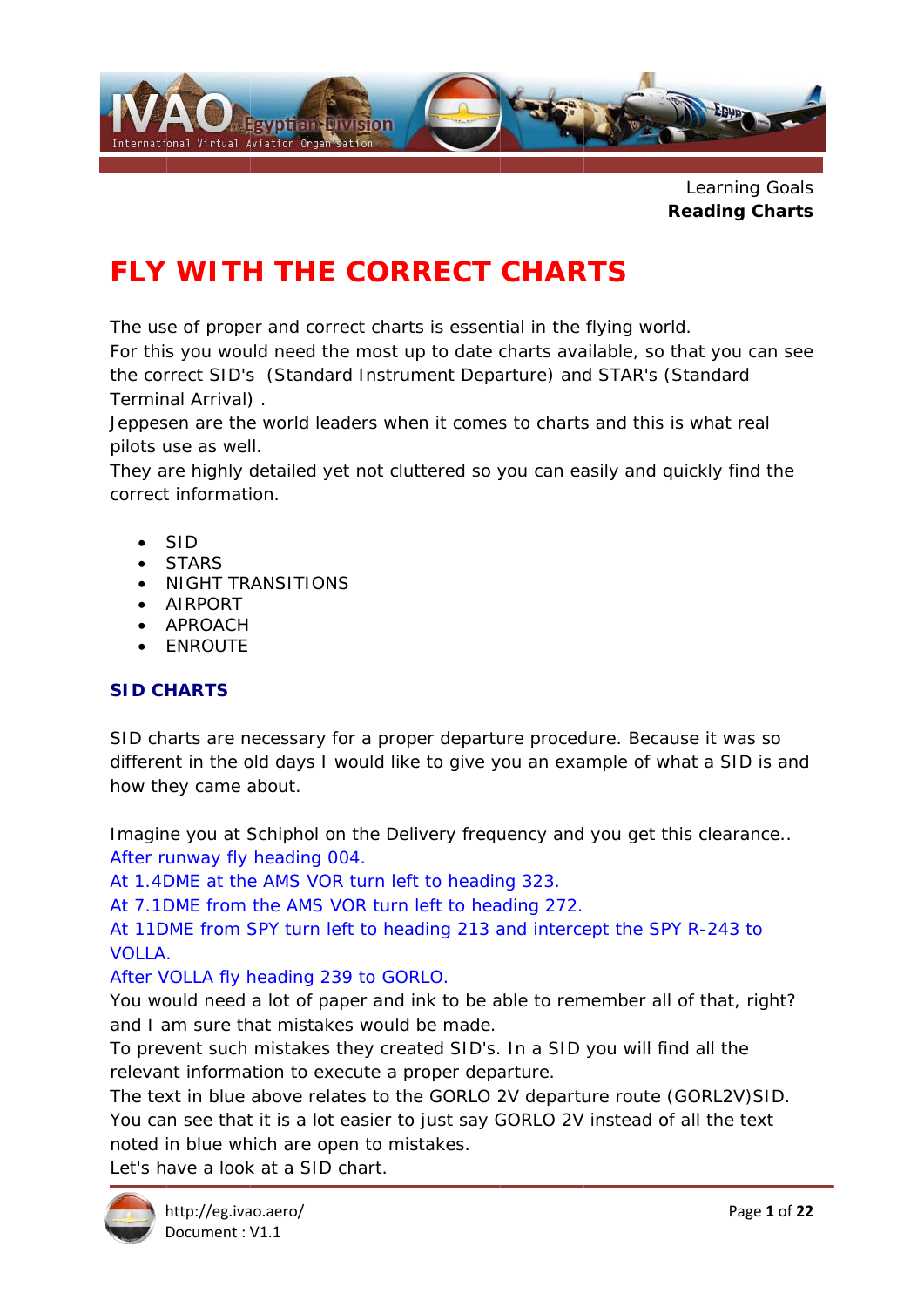

On this chart we can see how the route should be flown after departing runway 36L.

We see heading, distance, but also frequencies for VOR and NDB's. We also see numerous FIXAIDS, denoted by star symbols. It tells us what altitude we must be when passing VOLLA intersection and the end of the SID in this case that is GORLO, hence why this chart is called the GORLO 2V departure chart. We will delve a little deeper now by breaking the charts into sections.

Reading a chart is different to reading a book. We have always learned to read from left to right but with charts we start by reading from right to left. At the second line we start reading from the left.

|                                 | Licensed to BRITISH AIRWAYS PLC, . Printed from JeppView disc 23-06.<br>Notice: After 7.12.2006 0901Z this chart should not be used without first checking JeppView or NOTAMs. |  |
|---------------------------------|--------------------------------------------------------------------------------------------------------------------------------------------------------------------------------|--|
| <b>EHAM/AMS</b><br>schiphol     | <b>NJEPPESEN AMSTERDAM, NETHERLANDS</b><br>$\sqrt{10-3T}$<br>27 JAN 06<br><b>SID</b>                                                                                           |  |
| SCHIPHOL Departure (R)<br>121.2 | AptElev<br>$-11'$                                                                                                                                                              |  |

In this upper part we see information that is relevant to the Airport.

Top right, we can see that it is a SID chart pertaining to Amsterdam. In the middle we see the date till when the chart may be used illustrated with an index number. All charts are grouped into indices, so that you can easily and quickly find the correct chart. On the left side you see the four lettered ICAO code and the three lettered country code.

On the second line you see the frequency for SCHIPHOL Departure, which in this case is 121.20. You also see the Airport Elevation (Apt Elev) with a height of

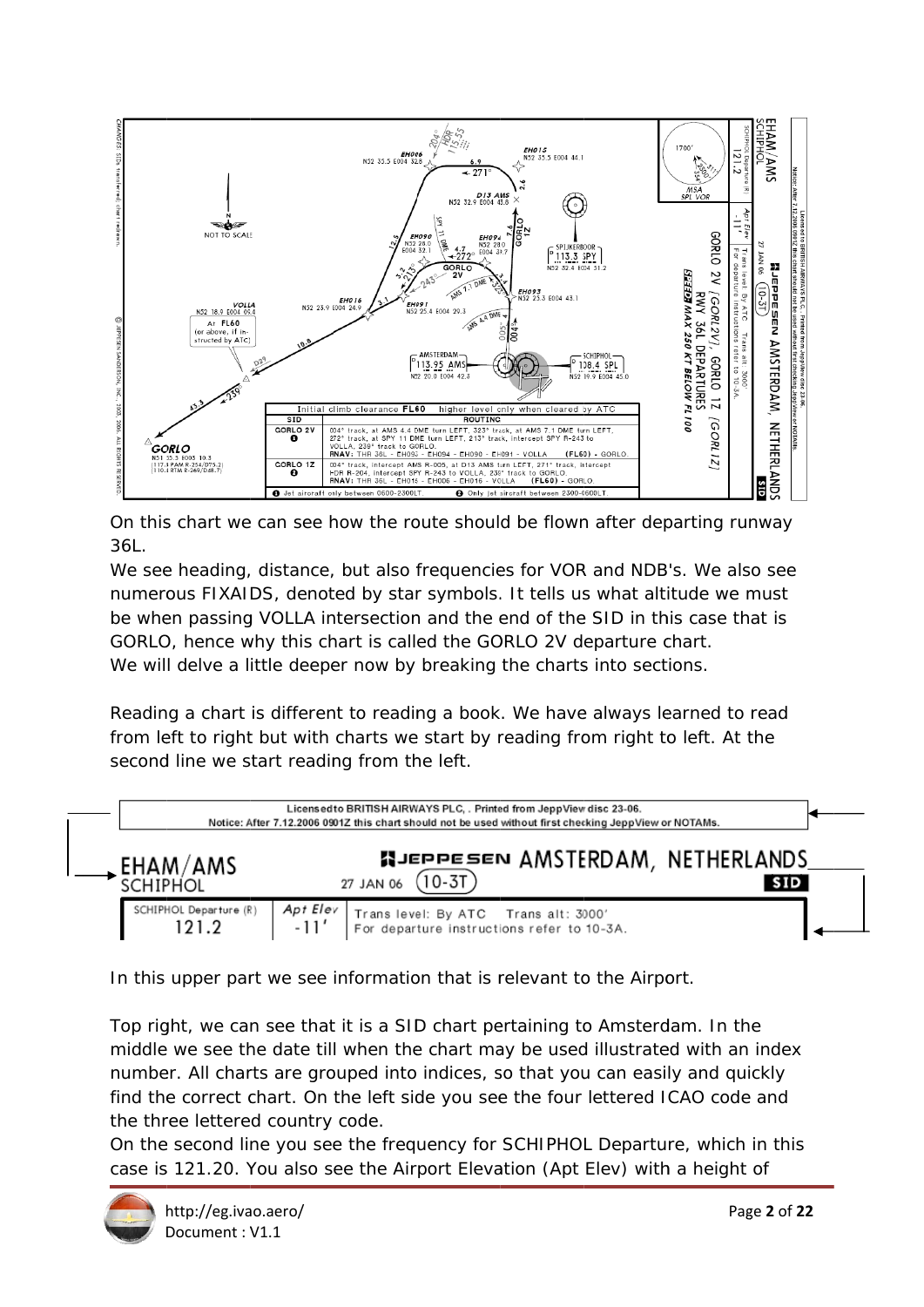minus 11ft. Further information is the Transition Level and Transition altitude. You also see references that have to do with your departure. The chart advises you to refer to map 10-3A which indicate departure instructions.

# GORLO 2V [GORL2V], GORLO 1Z [GORL1Z] RWY 36L DEPARTURES **STIPE MAX 250 KT BELOW FL100**

In the next line you see the Departures that are depicted on this chart. GORLO 2V is the name of this departure and is written as GORL2V.

This GORLO 2V departure is only suitable for the 36L.

Below that you see the maximum speed in knots and the maximum Flight Level (FL) which should be maintained without ATC. ATC can always overrule this flight level

On the right side (it can in some charts also be on the left) we see the Minimum Sector Altitude.

The MSA is always built around a VOR.

This important piece of information shows what altitude you can fly safely and you can not fly lower. In this case, the VOR is SPL. If you are flying between 354 and 311 degrees Heading, you've got a Minimum Sector Altitude of 2.300ft.



If you are flying between 355 and 310, then you should not proceed any lower than 1.700 ft in order to maintain a safe altitude.

For many charts it is not possible for everything to be displayed to scale, and so we often see the expression NOT TO SCALE.

On map 10-3T we see 2 routes to GORLO departing from the 36L. Both can be used.

Just to clarify the handling of ATC communications.

If ATC gives you a DEPARTURE that you do not know because you do not have these charts, DO NOT accept the DEPARTURE and ask for another departure or possibly VECTORS to GORLO.

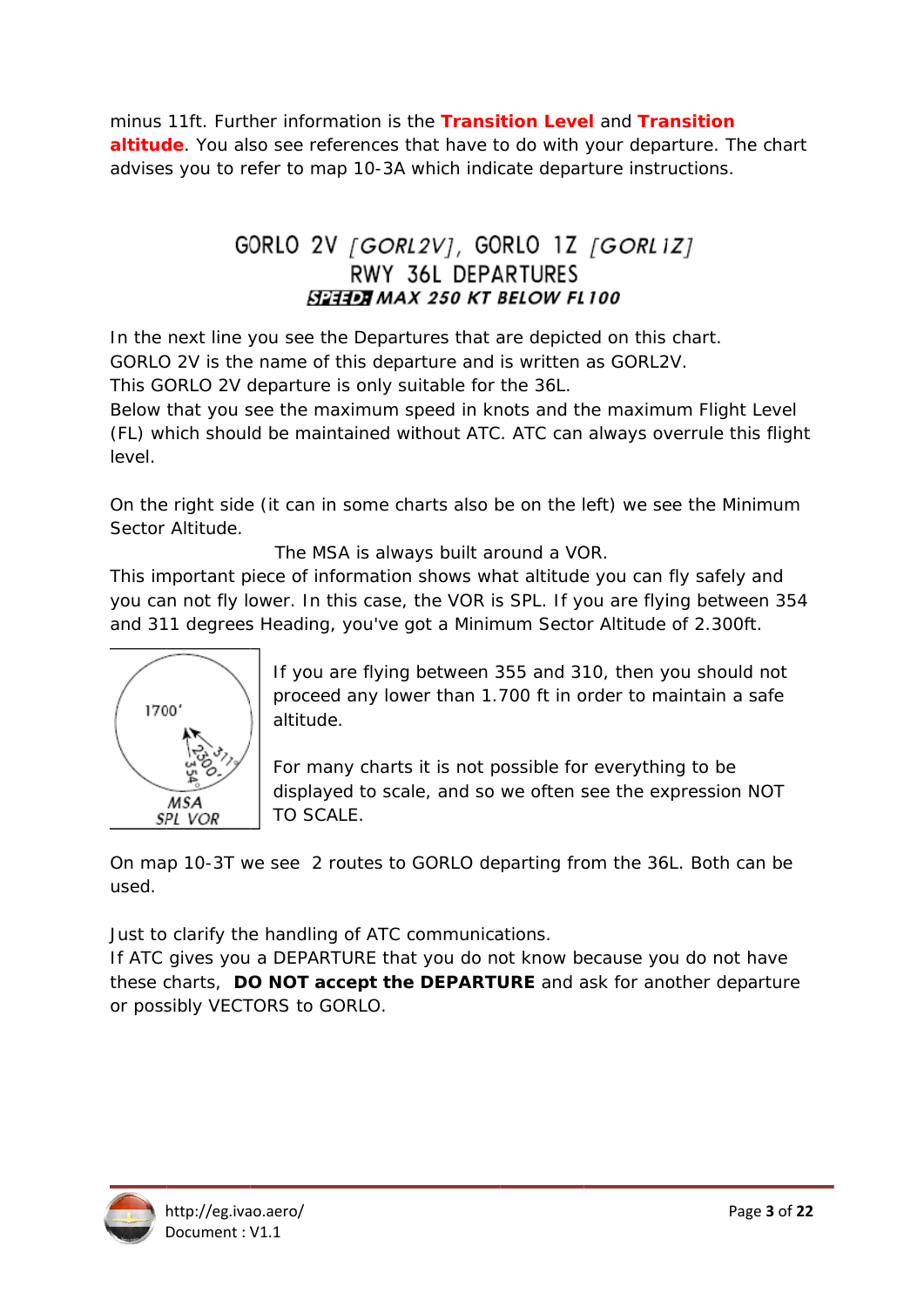

In this diagram, we see the name of a VOR and the frequency of this VOR. Underneath is the Morse code and it's longitude and latitude. AMS (AMSTERDAM VOR) has a frequency of 113.95. The letter "D" indicates that VOR DME equipment is provided.

In the above chart we also see information such as Heading and distances between various FIX s (for example between EH093 and fix EH094 is a distance of 3.4 NM). We also see that a DME ARC from AMS VOR runs between these two fixes at a distance of 7.1 NM.

You can also see that the GORLO 2 V and GORLO 1Z from FIX EH093 go their separate ways and at EH016 merge again to go in the same direction.

#### **STAR CHARTS**

A STAR is always an "Arrival" and never an "Approach" therefore there is a difference.

The main substantive difference is that the "Arrival" charts

end with an IAF (Initial Approach Fix), and the "Approach" begins precisely with this FIX. Keep this in mind.

On these charts are the routes from the IAF (Initial Approach Fix) to follow until you land.

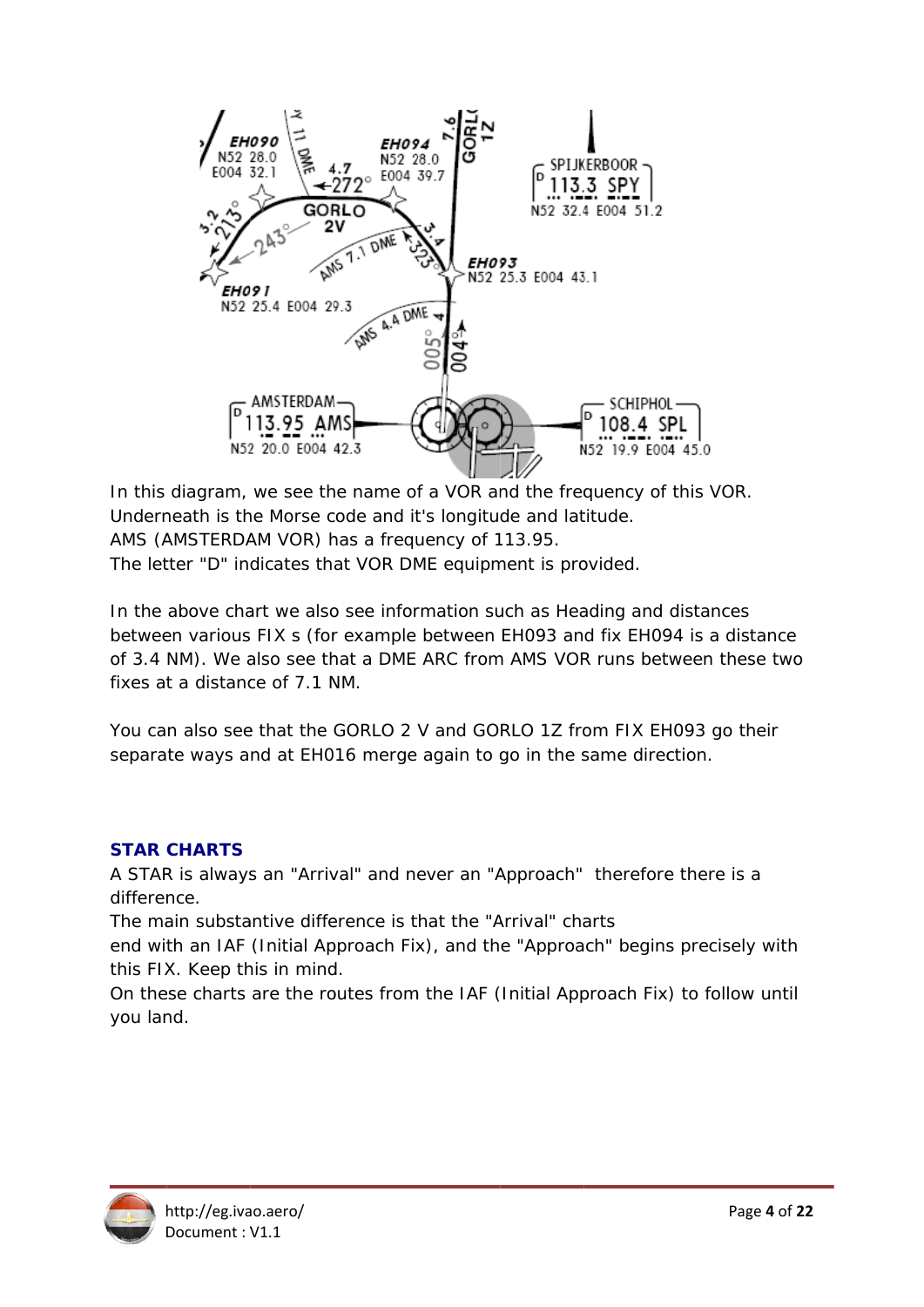

EHAM/AMS **SCHIPHOL** 

**NJEPPESENAMSTERDAM, NETHERLANDS** 16 SEP 05  $(10-2A)$  Eff 29 Sep **STAR** 

In this part of the chart you see from Right to Left the word STAR (Standard Terminal Arrival Route). Furthermore, we again see the effective date of the chart. Never use this chart beyond this date. The 10-2A is the index number and you also see a date that tells you when the chart was made.

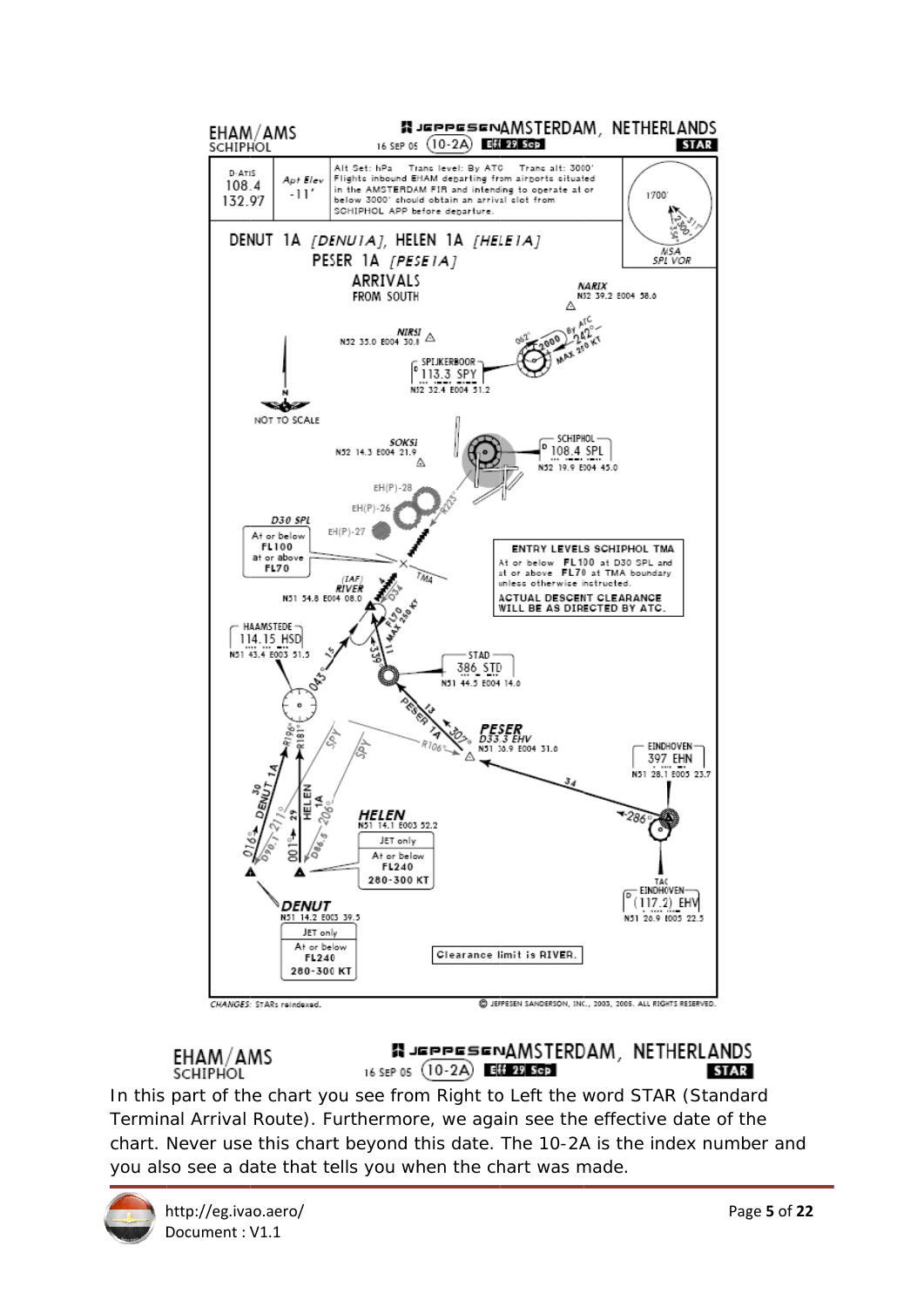

In the second part of the chart we read an ATIS frequency based on the last VOR of your approach, in this case SPL. We see the Airport Elevation of -11ft. That is the height of the airport in relation to the sea, so 11ft below sea level. In the middle section you can read various restrictions associated with the Schiphol TMA. Thus we see that the Transition Level is given by ATC, but that the Transition Altitude is 3.000ft. On the right side we see the MSA again, which is based on the VOR SPL.

In the middle part we see the correct name of this STAR. In this case it is called the DENUT 1A, and you write it as DENU1A.

These are arrivals from the south. So if you approach from the north then you will certainly not be able to take a DENU1A.

We will work with the HELEN1A arrival here. In this portion of the chart we can

see some very important information near HELEN. For example, you should only approach HELEN if

flying a JET aircraft.

Also we can see that you must overfly HELEN with an altitude at or below FL240. And you see that the speed must be between 280 and 300 KIAS.

In a FMC we could easily program in HELEN, but it might be difficult to find HELEN on a chart because it is an intersection.

Therefore we see also a Radial from SPY with an outbound of 206 degrees and 86.6 NM from SPY and a Radial from HSD. With these two points you can easily determine where HELEN is using the, (VOR track method).

Keep in mind that the black arrows show the direction that you have fly and that the grey stripes are only "Guides" that you cannot fly. The distance between Helen and HSD is 29NM with a HEADING of 001 degrees, or, from an inbound



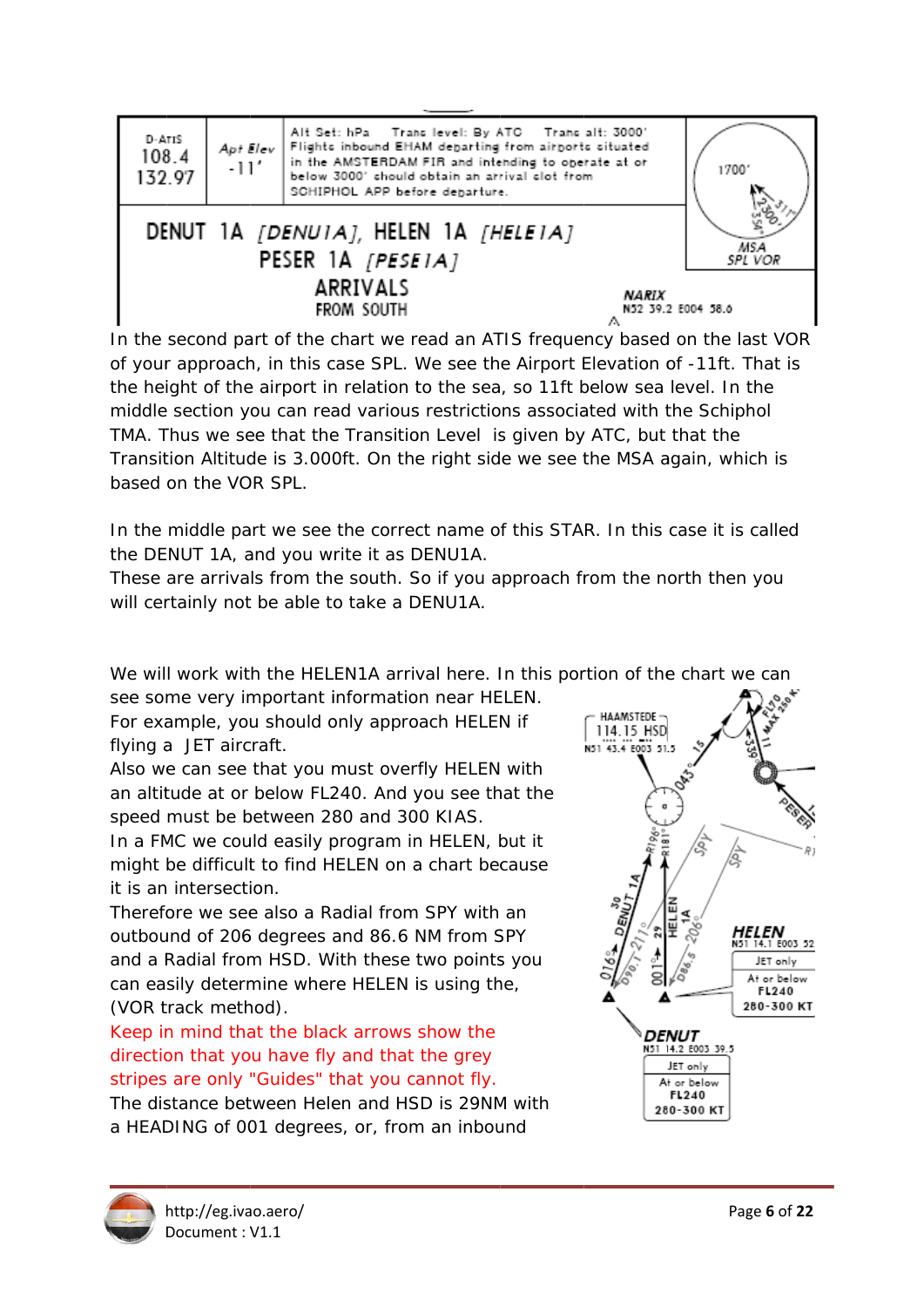HSD radial of 181 degrees (inbound radial you always fly in an opposite direction).



After HSD VOR we would fly a heading of 043 degrees for a distance of 15NM in order to reach RIVER, RIVER is also the point where your IAF starts. At RIVER you see a holding pattern depicted, and you would need to fly this holding if you have not received clearance from ATC to continue your Approach. Most charts will have a Holding at the IAF and this also where your arrival segment ends.

You must reach RIVER at an altitude at or below FL100 but not lower than FL70.

In regards to the Holding pattern itself, this must be flown at FL70 with a speed of maximum 250 KIAS.

At the very top you see some areas marked in grey, these are zones where you are strictly prohibited to fly.

You can also that after RIVER you have 4NM before reaching the Schiphol TMA border.

From that point on you would be under the control of Amsterdam Approach, and leave Amsterdam Centre behind you.

In the next segment we will see information relevant to the TMA.

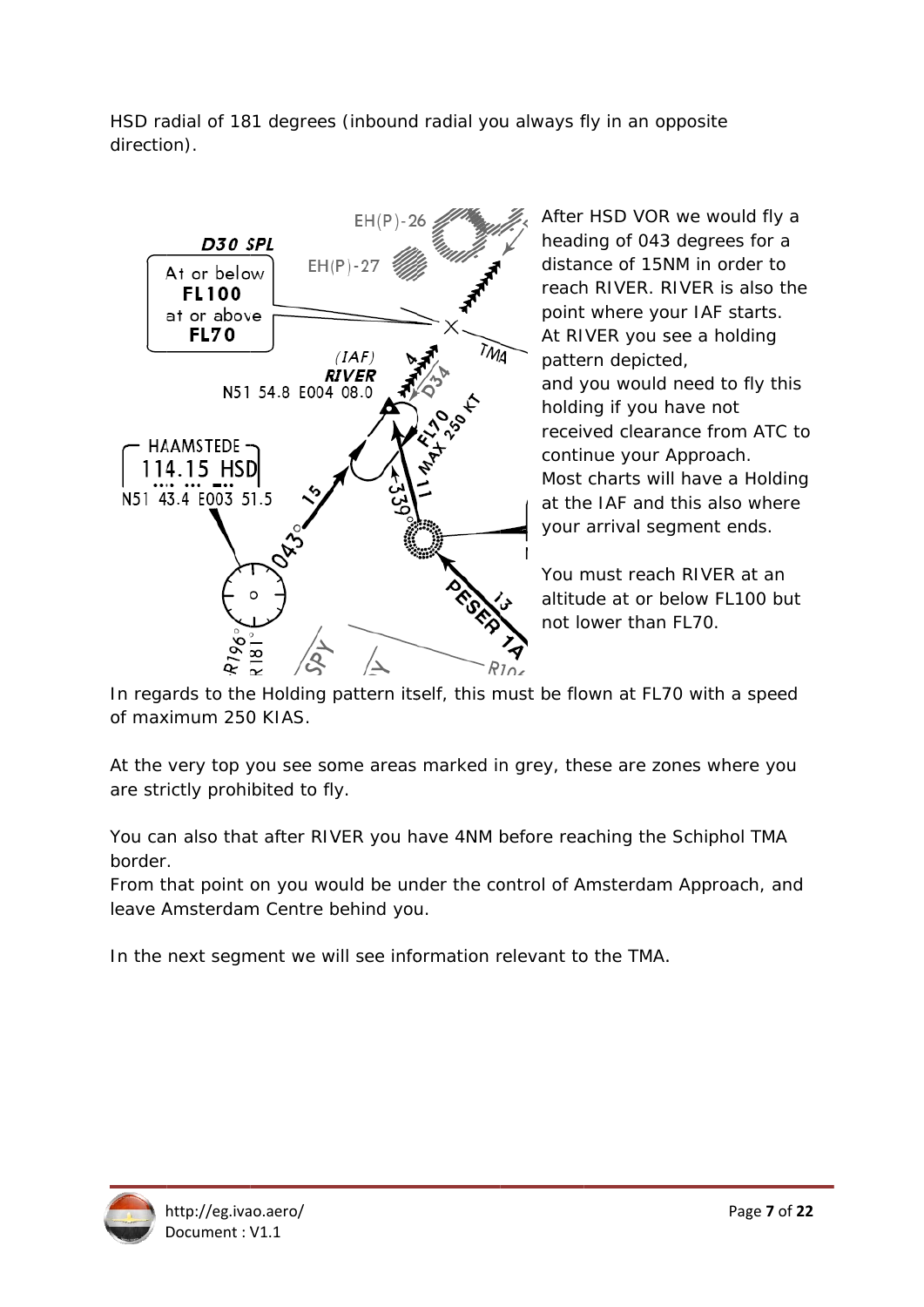**ENTRY LEVELS SCHIPHOL TMA** At or below FL100 at D30 SPL and at or above FL70 at TMA boundary unless otherwise instructed.

# **ACTUAL DESCENT CLEARANCE** WILL BE AS DIRECTED BY ATC.

It is important to know, that you must never of your own accord, descend an aircraft without prior clearance being received, even if your FMC tells you to. This clearance can only be gotten from the ATC with whom you are in contact.



RIVER is on the 223 outbound radial at a distance of 30NM from SPL VOR. SID and STAR charts are therefore very important charts to have, that way you have the correct approach or departure route which you must follow according to certain rules.

Therefore it is important to be wellprepared for your flight.

I personally certainly need about half a hour to properly prepare my flight With the proper charts, you can easily keep track of your work flow.

#### **APROACH CHARTS**

Approach charts begin at the IAF (initial approach fix) and where the STAR ends. This point is important because you are now about to enter the actual TMA.

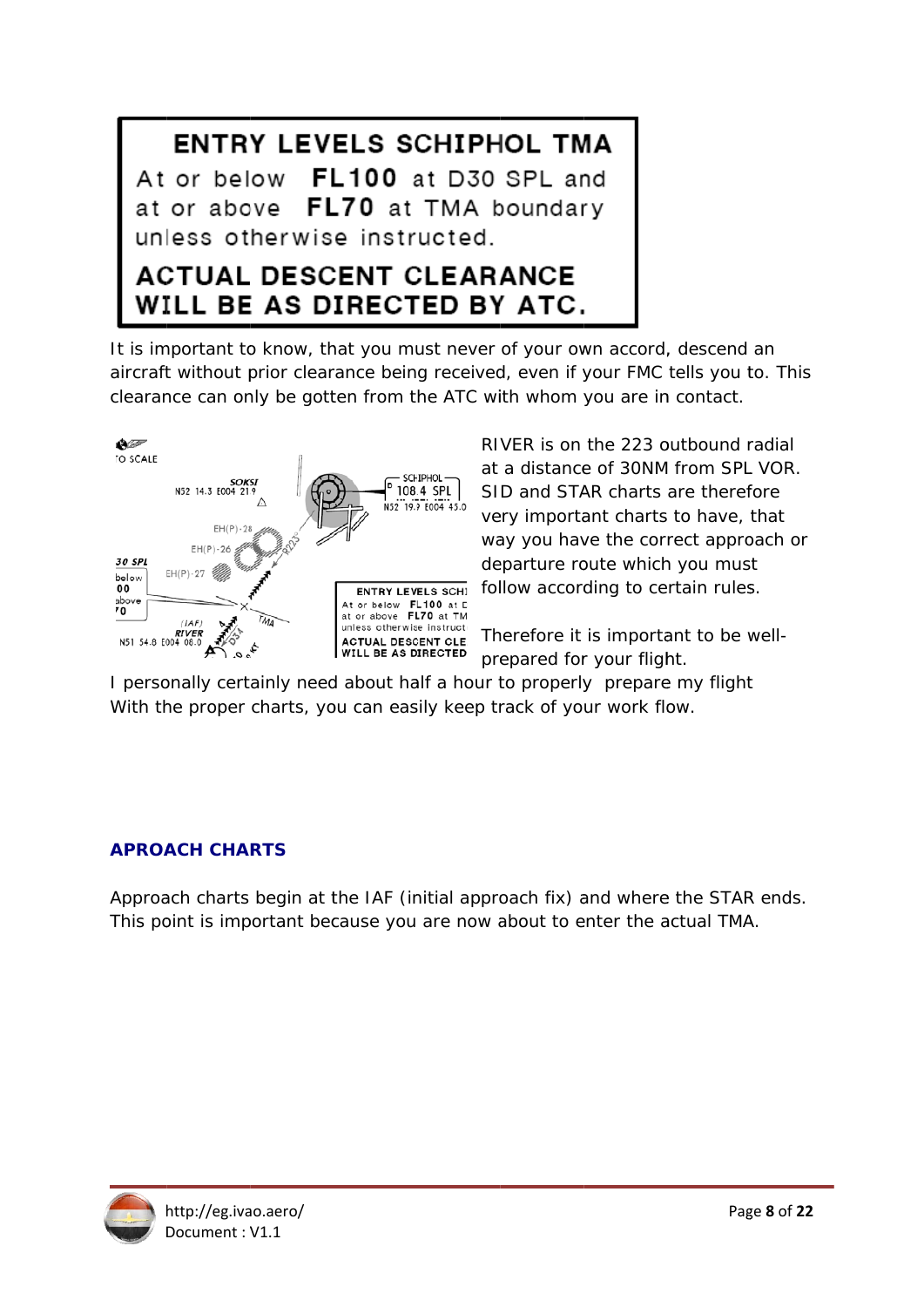

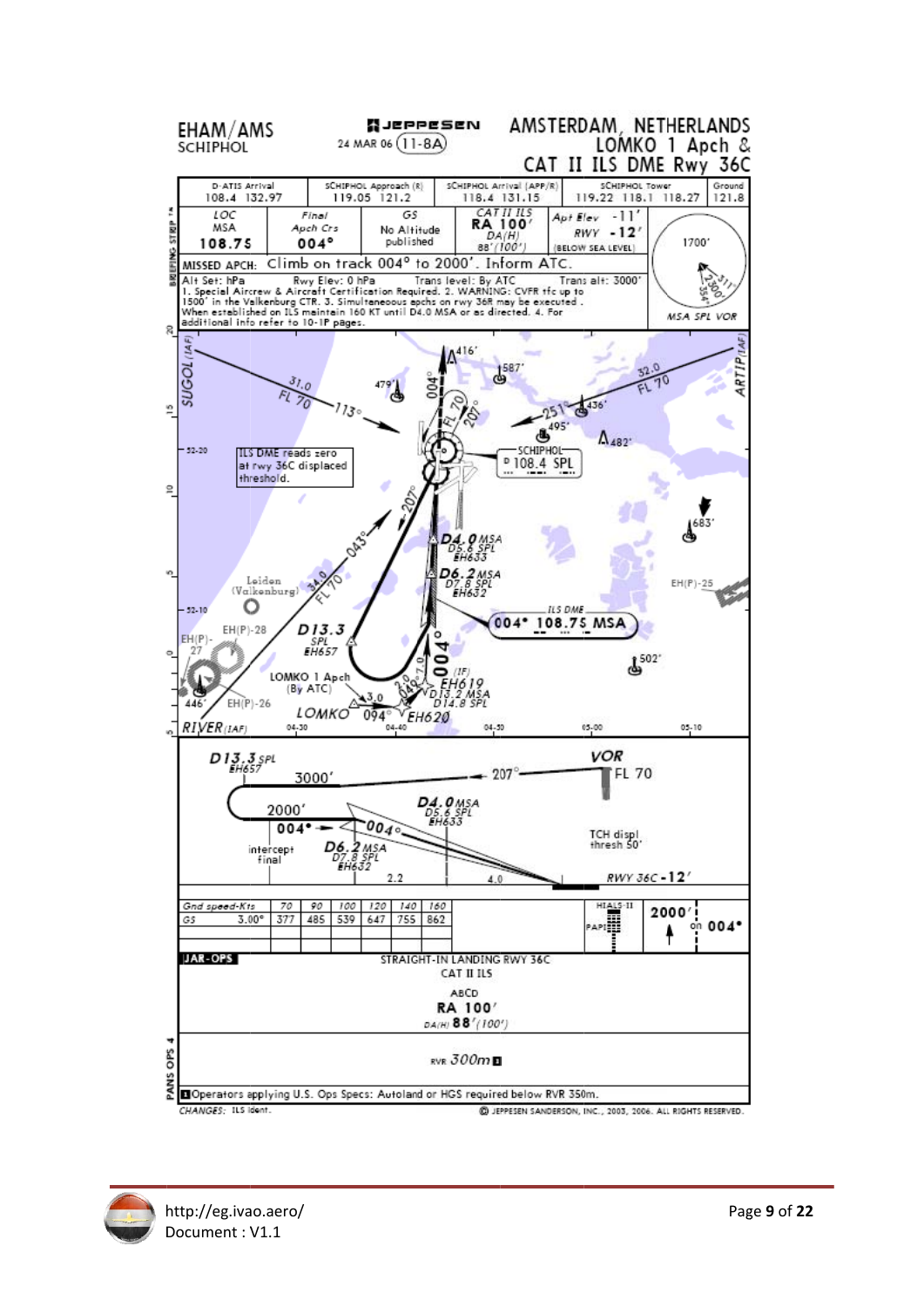The approach chart is divided into four sections.

- Airport information
- $\bullet$  Map
- Profile View
- · Minimums.

|              | EHAM/AMS<br><b>SCHIPHOL</b>                                                                                                                                                                                                                                                                                                                                                                           |  |                                                                    | <b>MJEPPESEN</b><br>24 MAR 06 (11-8A) |  |                                                       |                                                      | AMSTERDAM, NETHERLANDS<br>CAT II ILS DME Rwy 36C         | LOMKO 1 Apch & |  |
|--------------|-------------------------------------------------------------------------------------------------------------------------------------------------------------------------------------------------------------------------------------------------------------------------------------------------------------------------------------------------------------------------------------------------------|--|--------------------------------------------------------------------|---------------------------------------|--|-------------------------------------------------------|------------------------------------------------------|----------------------------------------------------------|----------------|--|
|              | D-ATIS Arrival<br>108.4 132.97                                                                                                                                                                                                                                                                                                                                                                        |  | SCHIPHOL Approach (R)<br>119.05 121.2                              |                                       |  | SCHIPHOL Arrival (APP/R)<br>118.4 131.15              |                                                      | SCHIPHOL Tower<br>Ground<br>119.22 118.1 118.27<br>121.8 |                |  |
| <b>STRIP</b> | LOC<br>MSA<br>108.75                                                                                                                                                                                                                                                                                                                                                                                  |  | Final<br>GS<br>Apch Crs<br>No Altitude<br>published<br>$004^\circ$ |                                       |  | CAT II ILS<br><b>RA 100'</b><br>DA(H)<br>$88'$ (100') | $Apt Elev - 11'$<br>$RWY - 12'$<br>(BELOW SEA LEVEL) |                                                          | 1700'          |  |
|              | MISSED APCH: Climb on track 004° to 2000'. Inform ATC.                                                                                                                                                                                                                                                                                                                                                |  |                                                                    |                                       |  |                                                       |                                                      |                                                          |                |  |
|              | Rwy Elev: 0 hPa                 Trans level: By ATC                 Trans alt: 3000'<br>Alt Set: hPa<br>l. Special Aircrew & Aircraft Certification Required. 2. WARNING: CVFR tfc up to<br>1500' in the Valkenburg CTR. 3. Simultaneoous apchs on rwy 36R may be executed.<br>When established on ILS maintain 160 KT until D4.0 MSA or as directed. 4. For<br>additional info refer to 10-1P pages. |  |                                                                    |                                       |  |                                                       |                                                      |                                                          | MSA SPL VOR    |  |

At the far right top we see that this chart relates to runway 36C, that is has an ILS and that it can cater for aircraft up to a CAT 2 (Category).

The categories are divided into:

- ILS Cat. I A precision instrument approach and landing with a decision height of not less than 60 m (200 ft) and a visibility of not less than 800 m or a runway visual range of not less than 550 m.
- ILS Cat. II A precision instrument approach and landing with a decision height lower than 60 m (200 ft), but not less than 30 m (100 ft) and with a runway visibility range of not less than 350 m.
- ILS Cat. III is subdivided even further.:
	- o ILS Cat. III A A precision instrument approach and landing with a decision height lower than 30 m (100 ft) and a runway visual range of not less than 200 m.
	- o ILS Cat. III B A precision instrument approach and landing with a decision height lower than 15 m (50 ft) and a runway visual range less than 200 m but not less than 50 m.
	- o ILS Cat. III C A precision instrument approach without a decision height and without a runway visual range limit.

RA (Radar Altitude) is the minimum altitude for a missed approach. So if you are at RA and you do not have the runway in sight, then you have to execute a missed approach as published on the chart. RA is only used for an ILS approach. The RA is based on MSL.

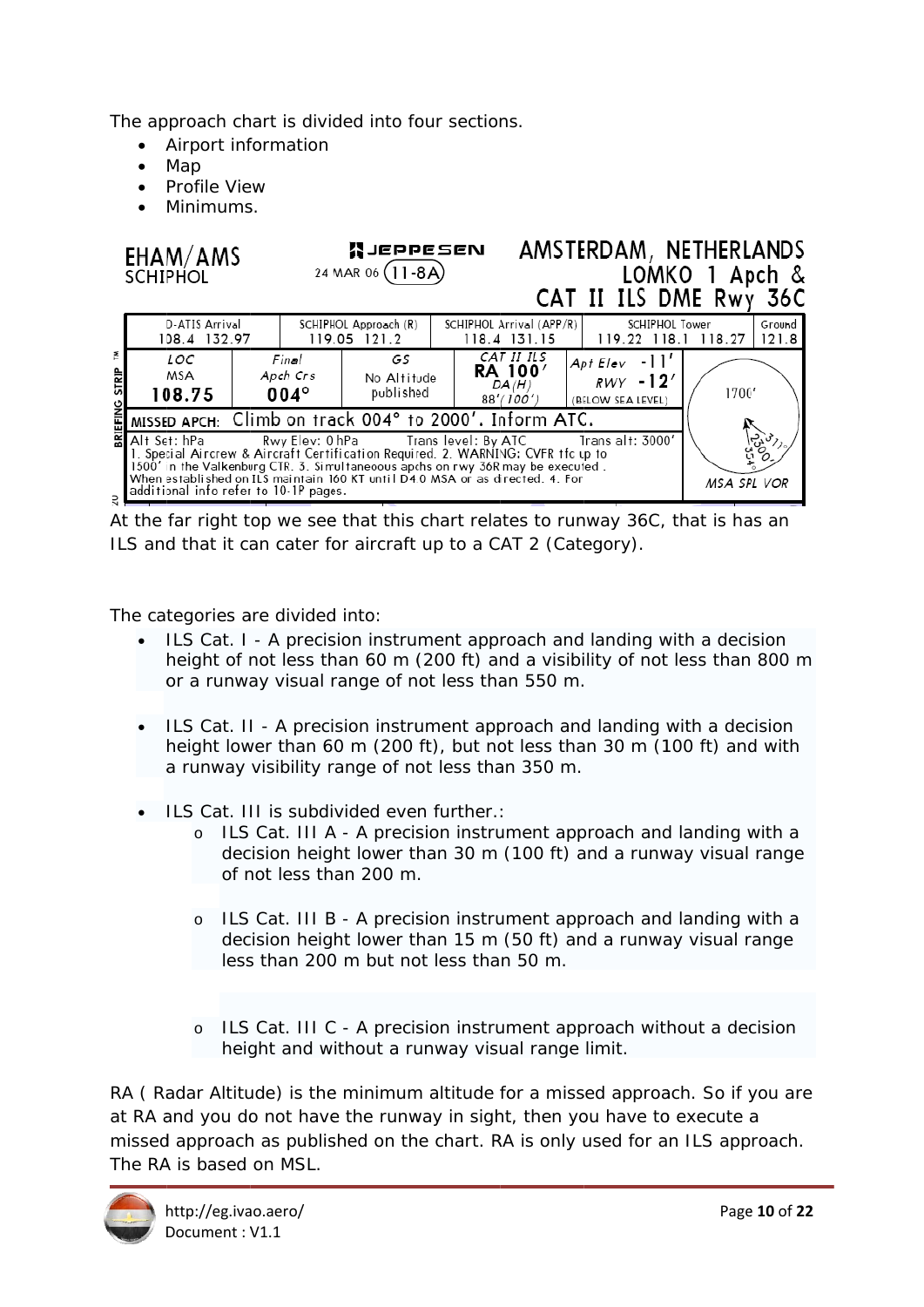The DA (Descent Altitude) is used during a precision approach and is the minimum altitude before performing a missed approach, should you not have the runway in sight. These altitudes are based on MSL.

The DH (Decision Height) is used during a non precision approach an is based on  $AGL$ 

Further to the right we see the height of the runway, and in order to overcome any confusion in brackets we see that it is (BELOW SEA LEVEL).

On the next line we see Missed Approach. Here it tells us how we would perform such a procedure.

The last block tells us at what settings your equipment should be set.

In this case it relates to the HPA barometric pressure settings.

ATC would inform you of the TL and the TA would be 3000ft.

It also advises you about restrictions for your approach. In this case at 4NM from touchdown you may not exceed 160 KIAS (indicated airspeed).



Plan view shows a map. This way you have a quick overview of how the approach route looks, and gives you all the necessary information such as Heading, VOR beacon's and frequencies.

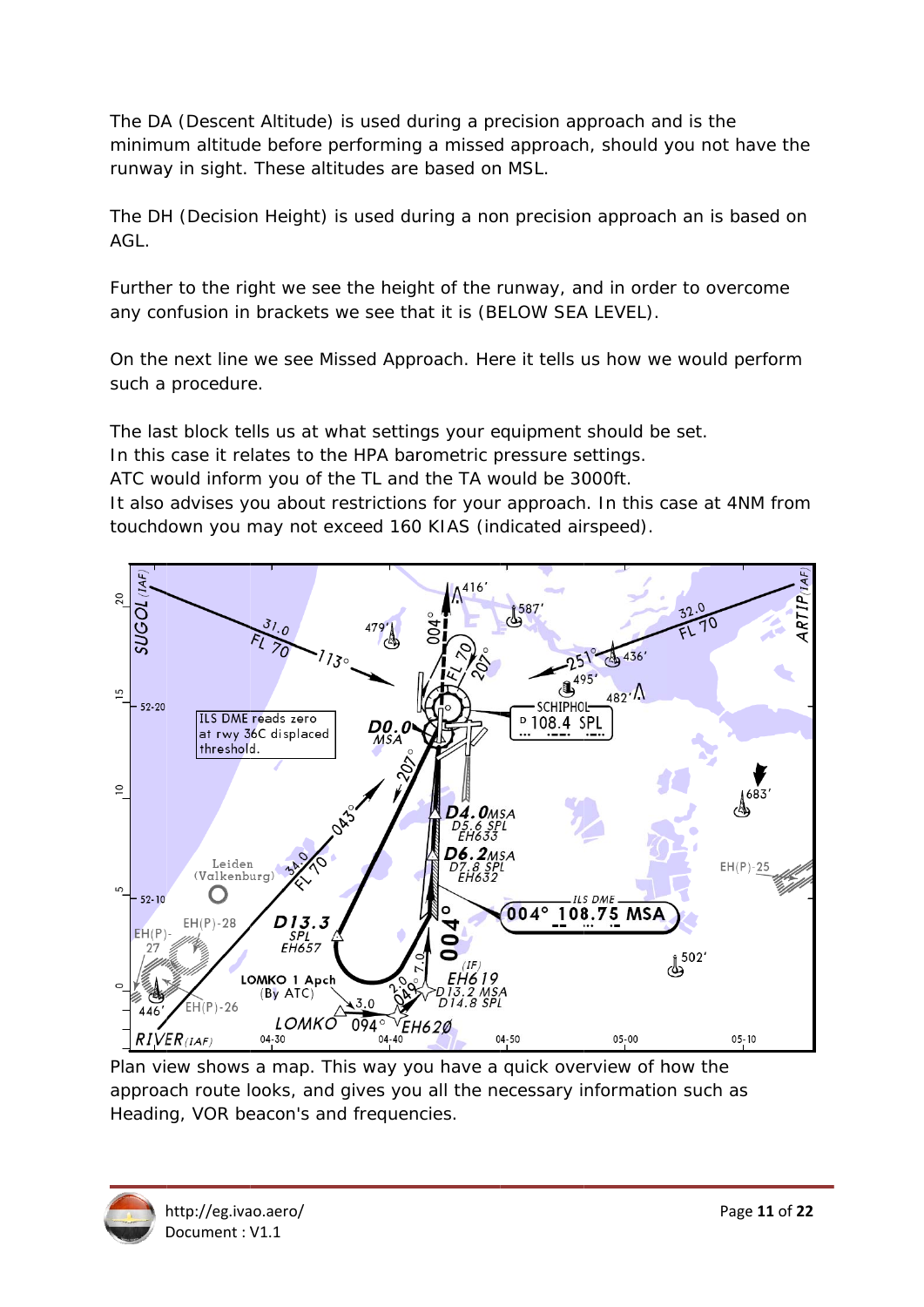From the IAF you fly direct to the SPL VOR. All IAF points end with a VOR beacon no matter what side you approach from.

On the chart we can also what this approach is called, in this case it is the LOMKO 1 Apch.

The heading you would need to fly from SPL is shown along with the distance. Thus the distance between SPL and fix FH657 is 13.3 NM.

At the far right we see an example of an obstacle at 683ft, at this point you are not allowed to fly any lower than that.

If ATC instructs you to perform your approach as published, then you must follow all instructions on the chart and you must never deviate from that route.



In this section you see the profile view.

On the top we see distances with corresponding altitudes. These are based on the Glide slope or LOC.

On the right you see VOR FL70, this means that at SPL VOR your altitude should be FL70 at standard barometric pressure.

You leave SPL on a heading of 207 degrees to fix EH657 whilst descending from FL70 to 3000ft (at local barometric pressure) because we already know that the Transition Level is 3000ft.

From EH657 you turn to a heading of 004 degrees whilst descending to 2000ft. At 6.2NM from touchdown or 7.8NM from SPL VOR, is where you would become Fully Established on the LOC, and therefore automatically descend down the glide slope.

You also see two black arrows pointing upwards near the touchdown zone. One has a continuous line and the other a broken line.

The broken line is only used in non precision approaches (No ILS) and it shows the minimum altitude M, where you execute a missed approach should you not have the runway in sight.

The continuous line is only used in a precision approach and in general is lower than the broken line, again this is the minimum altitude where a missed approach would be executed should you not have the runway in sight.

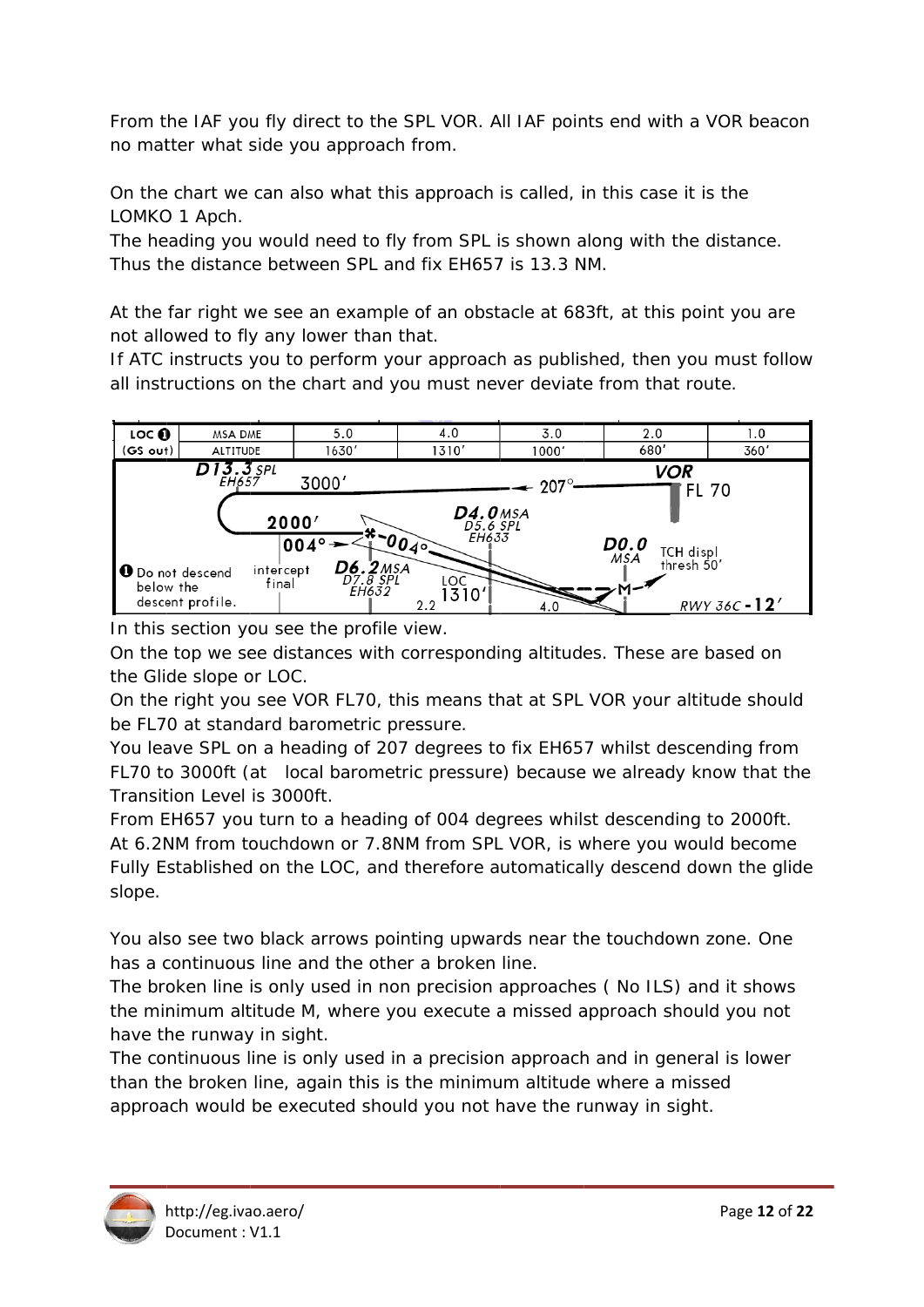Please note, there may be times when your aircraft is equipped with proper equipment, with which you could fly a CAT-II or CAT-III approach, but that would be associated with other rules such as RVR.

To make the missed approach procedure clearer we need to take a look at the following section.

|   | <b>JAR-OPS</b>                                             | STRAIGHT-IN LANDING RWY 36C |                     |           |              | CIRCLE-TO-LAND |       |  |  |  |
|---|------------------------------------------------------------|-----------------------------|---------------------|-----------|--------------|----------------|-------|--|--|--|
|   |                                                            | ILS                         | LOC (GS out)        |           |              |                |       |  |  |  |
|   |                                                            | $DA(H)$ 188'(200')          | $MDA(H)$ 340'(352') |           |              |                |       |  |  |  |
|   | <b>FULL</b>                                                | ALS out                     |                     | ALS out   | Max<br>_Kts_ | MDA(H)         | VIS.  |  |  |  |
| A |                                                            |                             | RVR $900m$          | RVR 1500m | 100          | $620'$ (631')  | 1500m |  |  |  |
| B |                                                            |                             |                     |           | 135          | 780'<br>(791') | 1600m |  |  |  |
|   | RVR $550m$                                                 | RVR 1000m                   | $RVR$ 1000 $m$      | RVR 1800m | 180          | $880'$ (891')  | 2400m |  |  |  |
| D |                                                            |                             | RVR $1400m$         | RVR 2000m | 205          | $890'$ (901')  | 3600m |  |  |  |
|   | I To rwy 18L during daylight only: CEIL 1200', VIS 5.0 km. |                             |                     |           |              |                |       |  |  |  |

We again see the DA and DH but now for Precision Approaches (ILS) and Non Precision Approaches.

Resuming:

In an ILS approach for runway 36C, you would execute a missed approach when reaching 188ft which corresponds to the continuous black line mentioned earlier. In a Non Precision Approach you would execute a missed approach at 340 which corresponds with the broken black line.

RVR (Runway Visual Range) is the distance of visibility along the lenght of the runway.

We can see that the RVR for CAT A, B, C and D is 550 meters and FULL implies that all runway lights are operative.

Should the lights be in-operative (ALS out: Approach Lighting System) then the RVR for these category would be 1000 meters.

With Non precision approaches the category of aircraft does make a difference to the RVR required.

Important note:

We have just seen what kind of information we can find on the charts about approach and the MDA in combination with RVR which must be obeyed before a pilot must decide to execute a missed approach procedure.

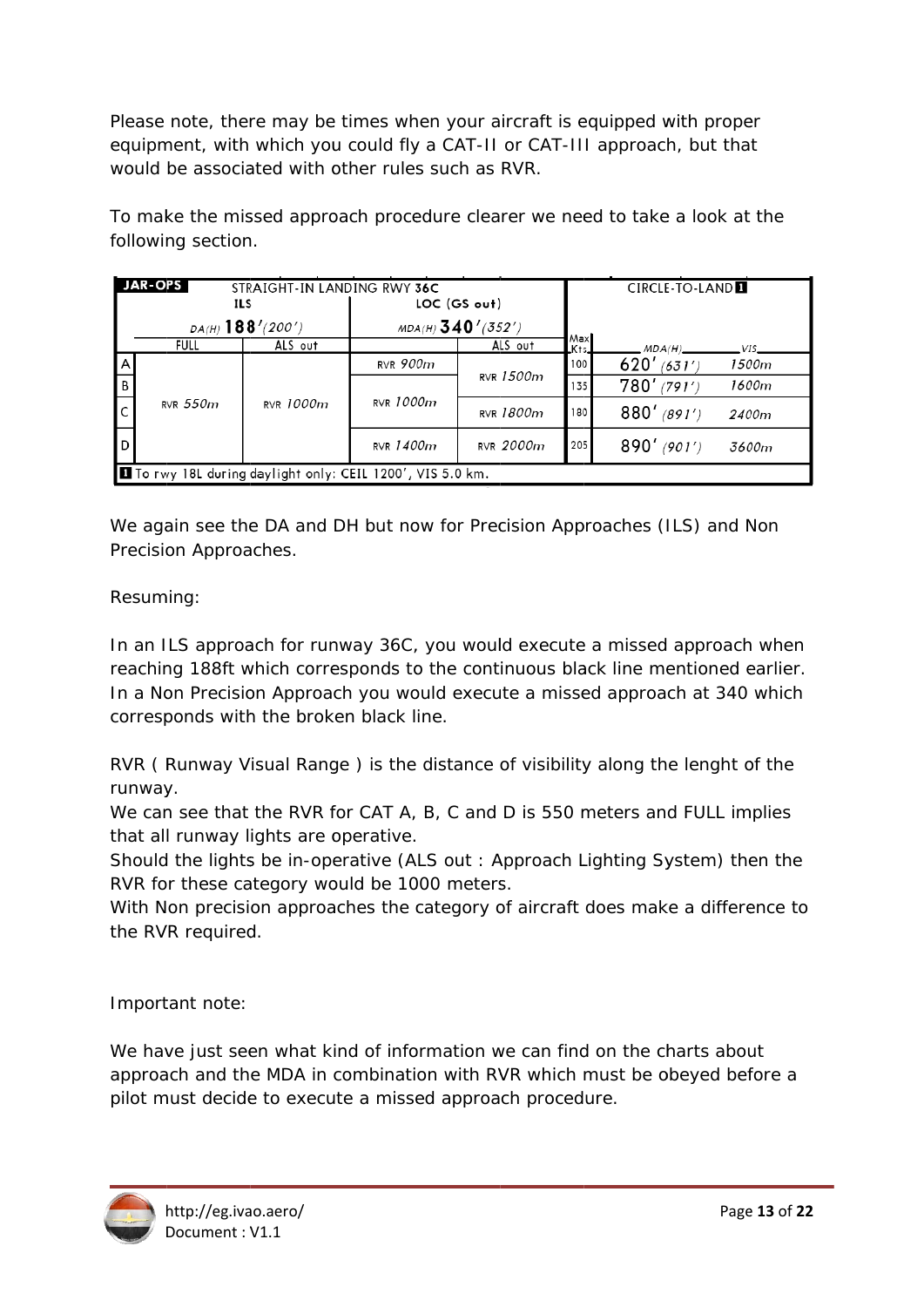Now what if the weather conditions are perfect, the RVR is ok and we have almost reached the MDA but we still have not got our "Cleared to land" instruction. Are we allowed to continue decent below the MDA ????

The answer is YES.....but only under the following conditions:

You are allowed to descent below the DA or MDA if you, the pilot, are convinced that you are in the position that you can safely execute a safe landing and rollout on the runway which you where planning to land.

Furthermore, the aircraft must be established on the approach and enough visuel reference must be available, meaning......

CAT I ILS or a Non-precision approach with at least one of the following conditions:

- Elements of the approach lights
- Threshold markings
- Threshold liahts
- Threshold identification lights
- A visual approach slope indicator (e.g. PAPI)
- Touchdown zone or touchdown zone markering
- Touchdown zone lights
- Runway edge lights
- Other authorized visual reference lights specifically mentioned for the approach (non-precision only)

ILS CAT II and CAT III

With a minimum of 3 lights in sequence

- the Centre line of the approach lights
- the touchdown zone lights
- The runway centerline lights
- The runway edge lines
- Or combination of all mentioned above.
- For CAT II a lateral element of the ground pattern

Conclusion:

You are allowed to continue descent below the MDA under certain conditions but remember you do NOT land without landing clearance.

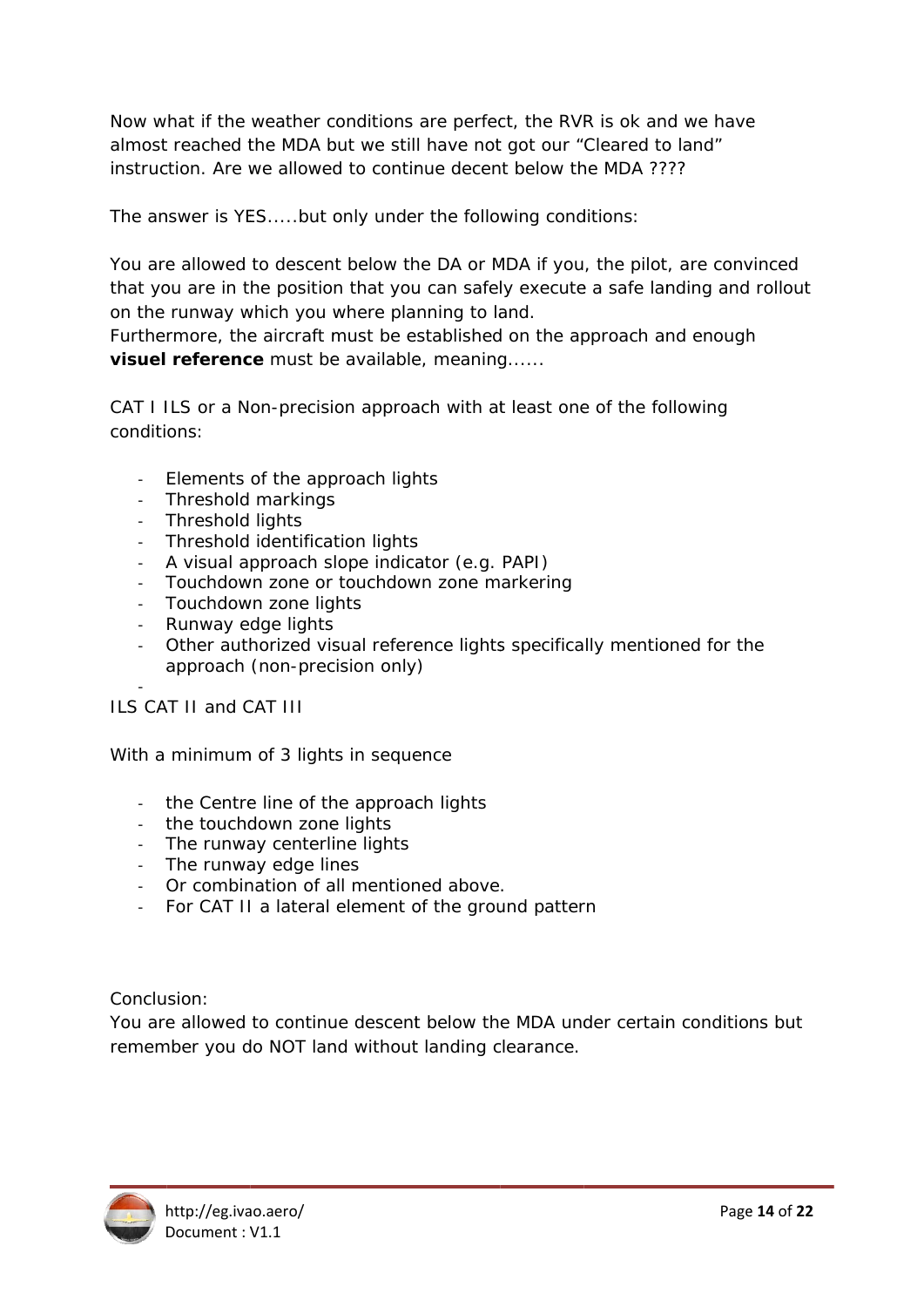We continue with the circle to land. These are based on maximum approach speeds and MDA or DH.

| Gnd speed-Kts             | 70  | 90  | 100 | 120 | 140 | 160 | HIALS-II     | 2000'          |
|---------------------------|-----|-----|-----|-----|-----|-----|--------------|----------------|
| ILS GS $3.00^\circ$ or    | 377 | 485 | 539 | 647 | 755 | 862 | 頭            | on $004^\circ$ |
| LOC Descent Gradient 5.2% |     |     |     |     |     |     | <b>PAPIE</b> |                |
| MAP at DO.O MSA           |     |     |     |     |     |     |              |                |

This block shows you what speed you should maintain to stay on the glide slope. If for example we were flying at 140 knots GROUND SPEED (not Indicated Airspeed) then we should descend with a rate of -755ft per minute from the point of interception.

On the right we see the type of lighting available, in this case PAPI lights and the missed approach, climb to 2000ft on heading of 004.

Next we see some symbols from charts and their meanings

# **Airports**



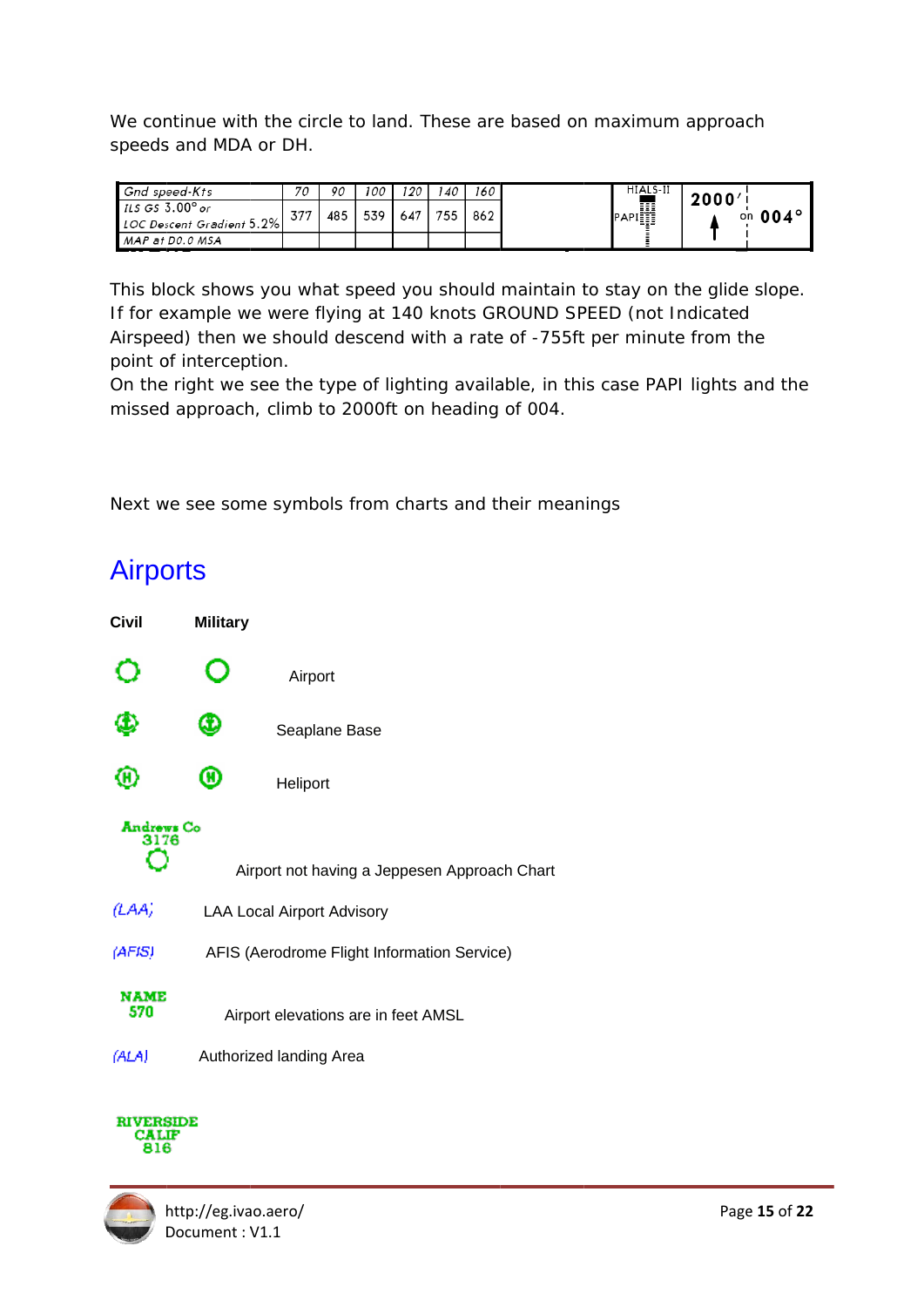Airport locations labeled in capital letters indicate a Jeppesen Approach Chart is published for that airport and is indexed by that name.



When the airport name is different, it is shown following the approach chart indexing in small letters. Available terminal communications are provided in the COMMUNICATIONS tabulations. Airport is listed under the name in capital letters - Douglas Mun is listed under CHARLOTTE. When only the airport name is shown, the airport is listed under the airport name - Owens is listed under Owens Apt.

# **Boundaries**

#### **BOUNDARIES**

.......................... ADIZ, DEWIZ and CADIZ

......................... ليستقصوا FIR, UIR, ARTCC or OCA boundary.

والمرامين International boundary

السواسي للبوار سنوا للبوار الشوار السوار Time zone boundary.

QNH QNH/QNE-boundaries

#### **ALTITUDE LIMITS AND TYPES OF CONTROL**

4000 CTR, ATZ, TIZ **CTR-Control Zone** ATZ-Aerodrome Traffic Zone **TIZ-Traffic Information Zone** 

FL 360  $UTA$ **UTA-Upper Control Area** 

 $\frac{FL 70}{4000}$  TMA

**TMA-Terminal Control Area OCTA-Oceanic Control Area** 

#### **CONTROLLED AIRSPACE**

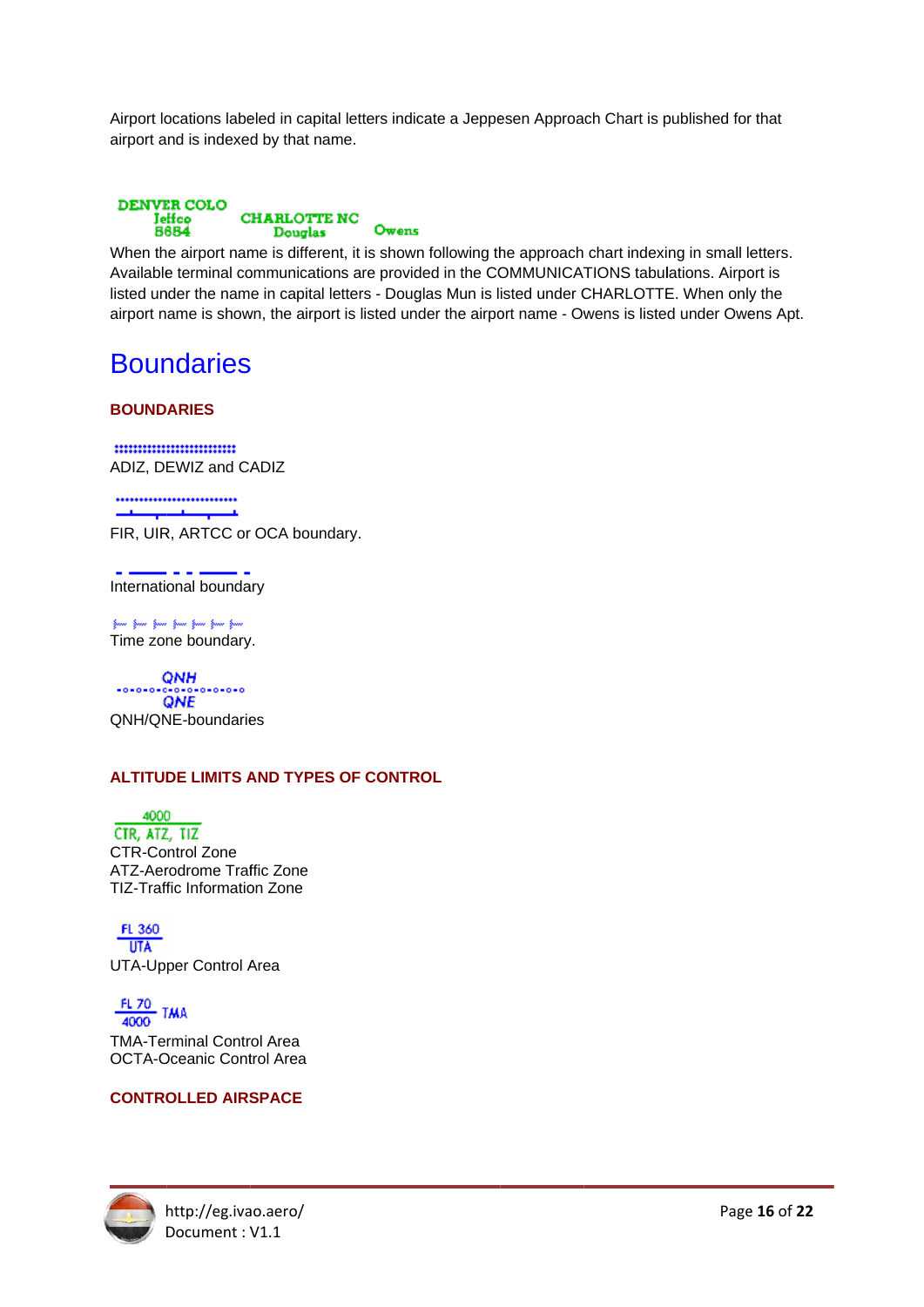

Controlled airspace shown in white. Uncontrolled airspace shown as a tint.



Uncontrolled airway or advisory route.



Control Area boundary within controlled airspace (CTA, TMA).



U.S. Class B airspace. Waffle screen shows lateral limits.





Radio boundaries of control or service unit.

Boundaries within TMAs or CTAs defining different altitude limits and/or sectorizations.



U.S. special VFR weather minimums for fixed wing aircraft are not authorized within the lateral boundaries of the surface areas of Class B, Class C, Class D, or Class E airspace designated for an airport.

Australia Mandatory Traffic Area. Traffic information is exchanged while operating to or from an airport without an operating control tower within the area.



Control Zone or Aerodrome Traffic Zone (controlled).

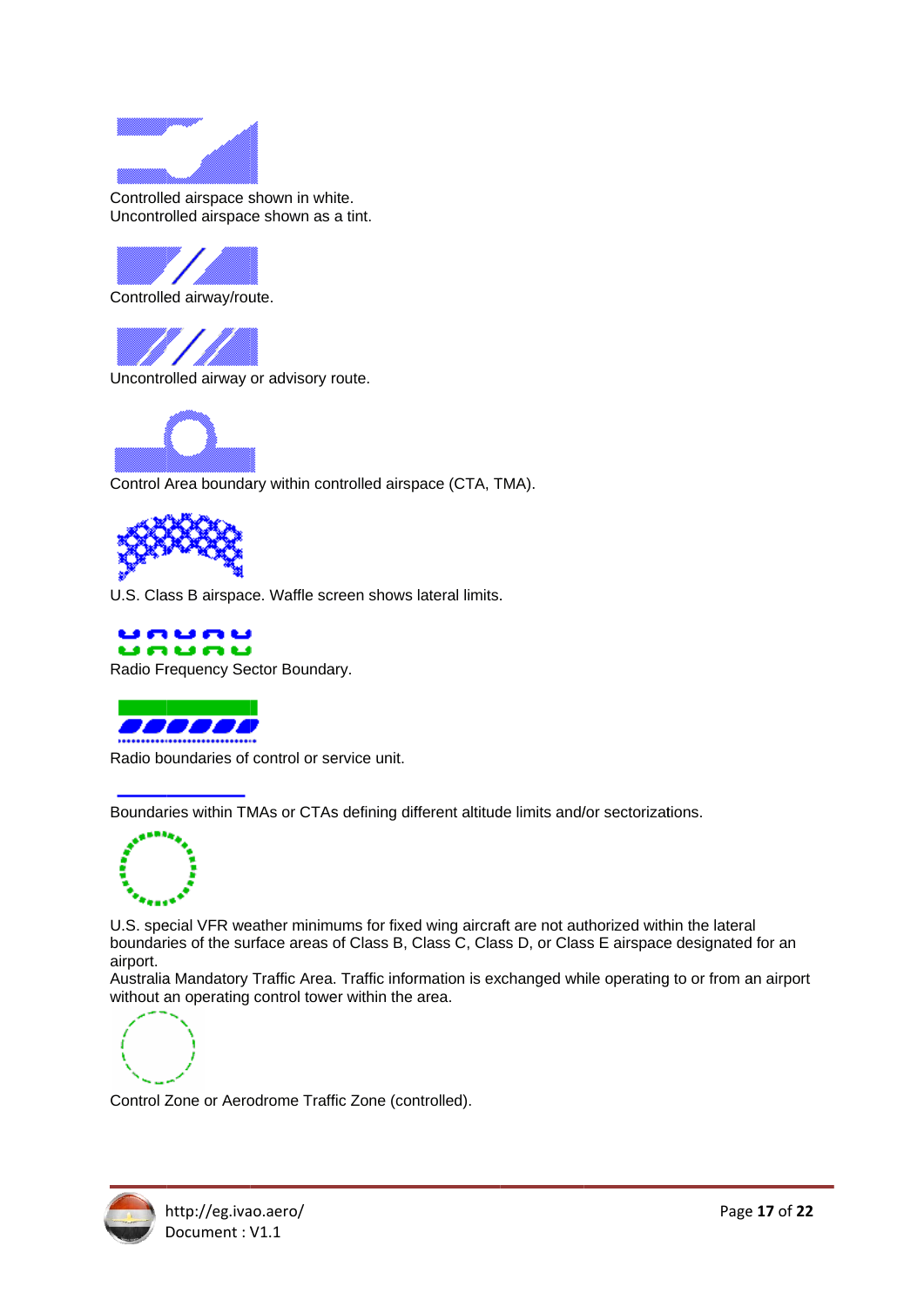

Aerodrome Traffic Zone (no control). Aircraft broadcast intentions on standard enroute frequency, and listen on same when within such zones.

Japan Information Zone (no control) within which special VFR may be cleared by an air-ground station.

U.S. Class C airspace.

Canada Class C airspace.

#### **ICAO AIRSPACE CLASSIFICATIONS**



Airspace classification is designated by the letters (A) thru (G). Classification (A) represents the highest level of control and (G) represents uncontrolled airspace. The definitions of each classification are found in the Glossary and the Enroute sections and Air Traffic Control section of the airway manual. The airspace classification letter is displayed in association with the airspace type and vertical limits.

## **Navaids NAVAID SYMBOLS**



**VOR (VHF Omnidirectional Range)** 

**Terminal Class VOR** 

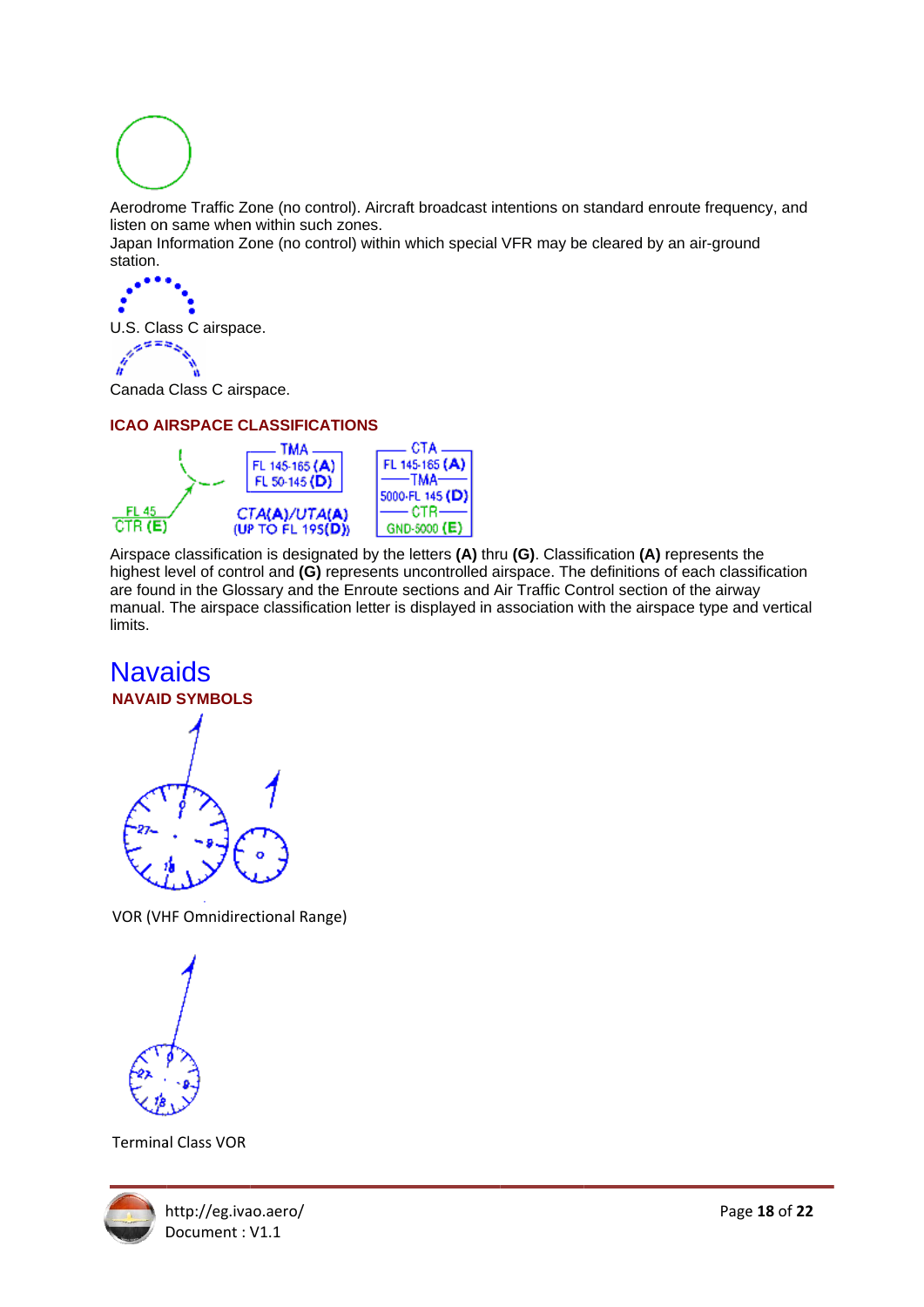TACAN (Tactical Air Navigation) or DME (DistanceMeasuring Equipment)

**Terminal class TACAN** 







**NDB** (Nondirectional Radio Beacon)

## ◉

Compass Locator (Charted only when providing an enroute function or TWEB); or a SABH class radio beacon.

# $\overline{1}$

Magnetic north ticks on navigational facilities fit compass roses on IFR Enroute Chart Plotters, making it possible to measure the magnetic bearing of any track.



LOC, LDA, or SDF Front Course

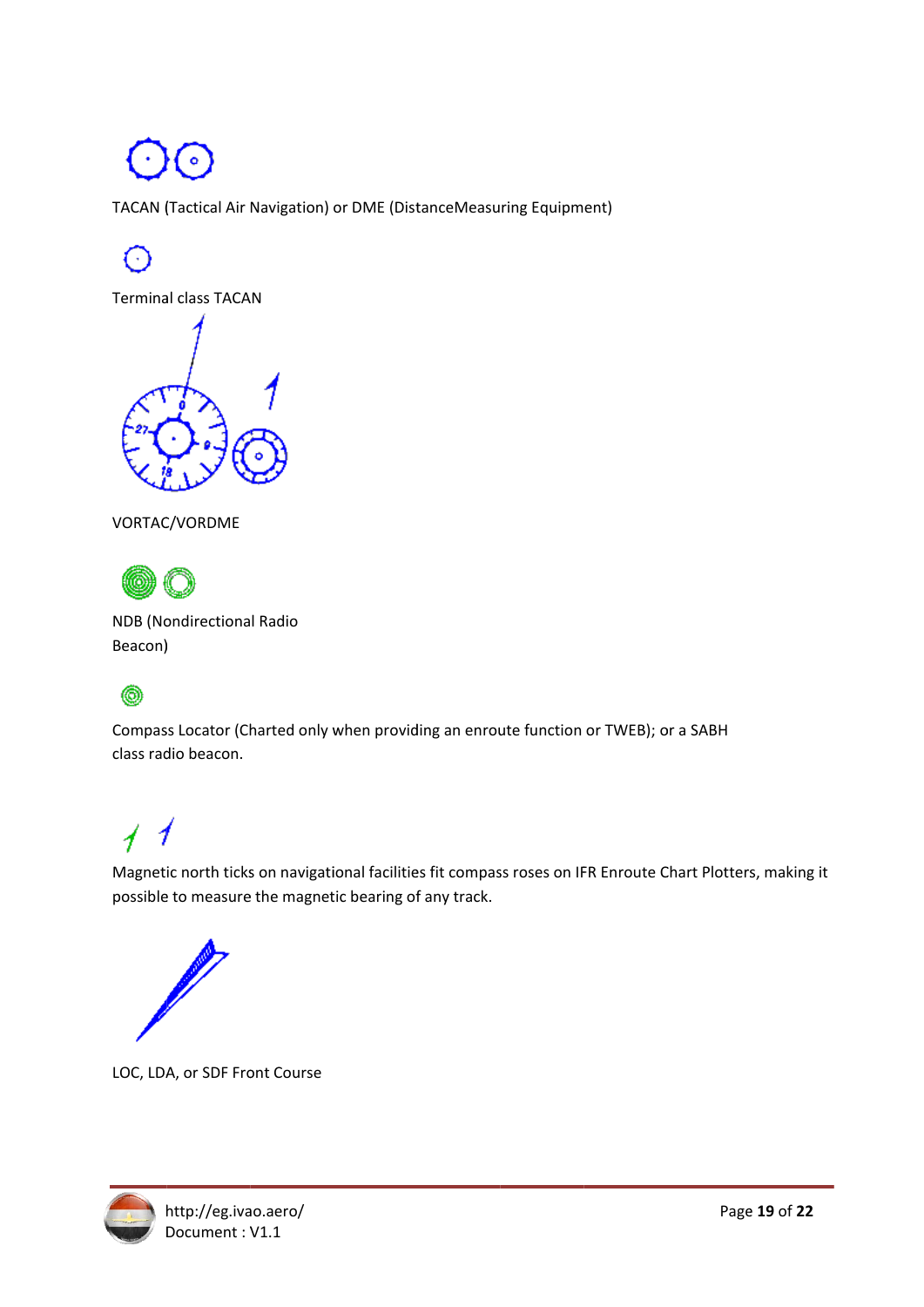

LOC Back Course



**MLS Course** 



**KRM Course** 

#### **FAN MARKERS**



**Elliptical Pattern** 



**Bone Pattern** 



Fan Marker and NDB

**BROADCAST STATION** 

ZXN  $\odot$   $1340$ 

Commercial

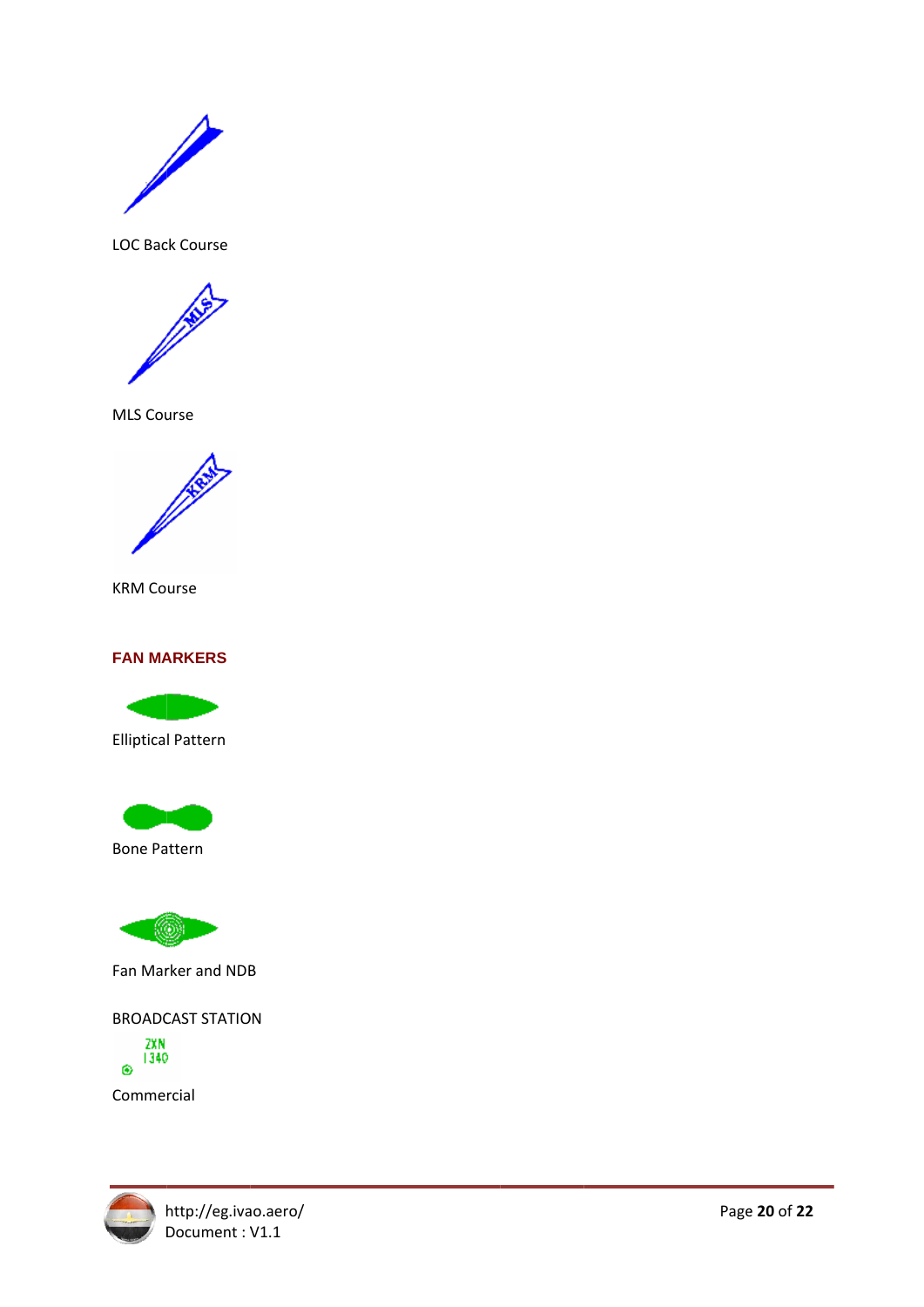

#### **NAVAID IDENTIFICATION**



Navaid identification is given in shadow box when navaid is airway or route component, with frequency, identifier, and Morse Code. DME capability is indicated by a small "D" preceding the VOR frequency at frequency paired navaids. VOR and VORTAC navaid operational ranges are identified (when known) within the navaid box except on USA and Canada charts. (T) represents Terminal; (L) represents Low Altitude; and (H) repr esents High Altitude.



Heavier shadow boxes are gradually replacing existing shadow boxes. There is no difference in meaning.



On HIGH/LOW altitude enroute charts, geographical coordinates (latitude and longitude) are shown for navaids forming high or all altitude airways and routes. On Area charts, geographical coordinates are shown when navaid is airway or route component. Some L/MF navaids are combined in the shadow box even though they are not part of the airway/route structure, except on US and CA charts. They are used for course guidance over lengthy route segments when airway/track is designated into a VOR.



When VOR and TAC/DME antennas are not co-located, a notation "DME not Co-located " is shown below the navaid box.